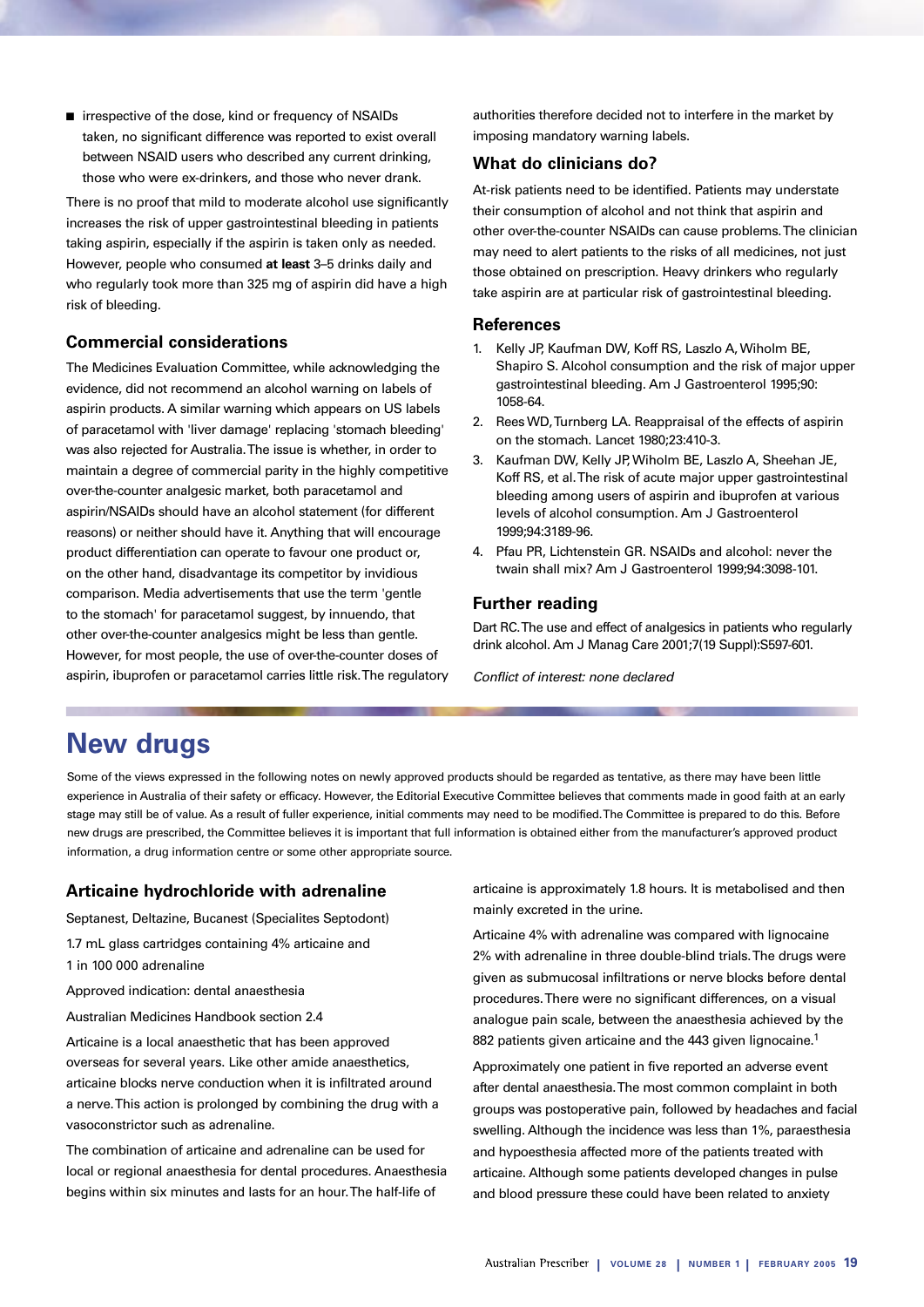about the injection and the procedure.2 As with other local anaesthetics it is important that the drug is not injected into a blood vessel. The dental surgery should have resuscitation equipment in case of cardiovascular collapse or convulsions. Although the immunogenic potential of articaine is probably low, it is contraindicated in patients with an allergy to sodium metabisulfite as the formulation includes this antioxidant.

Widespread use of articaine has allowed rare adverse effects to emerge. For example, there may be paralysis of the ocular muscles after posterior, superior alveolar injections of articaine.<sup>3</sup> Although the efficacy of articaine appears to equal that of lignocaine, there does not seem to be a compelling clinical reason for Australian dentists to change their choice of local anaesthetic.

## **References** \*

- 1. Malamed SF, Gagnon S, Leblanc D. Efficacy of articaine: a new amide local anesthetic. JADA 2000;131:635-42.
- 2. Malamed SF, Gagnon S, Leblanc D. Articaine hydrochloride: a study of the safety of a new amide local anesthetic. JADA 2001;132:177-85.
- 3. Penarrocha-Diago M, Sanchis-Bielsa JM. Ophthalmologic complications after interoral local anesthesia with articaine. Oral Surg Oral Med Oral Pathol Oral Radiol Endod 2000;90:21-4.

# **Efalizumab**

Raptiva (Serono)

vials containing 125 mg lyopholised powder for reconstitution

Approved indication: psoriasis

Australian Medicines Handbook section 8.6.1

The recognition of psoriasis as an autoimmune disorder has prompted research into the role of T-lymphocytes. The activation of these lymphocytes involves leukocyte-function associated antigen type 1 (LFA-1). By binding to LFA-1 efalizumab reduces inflammation by inhibiting the adhesion of T-lymphocytes to other cells.

Efalizumab is a monoclonal antibody produced by genetic engineering. Although it is produced using Chinese hamster ovary cells, the molecule is humanised. Efalizumab has to be given by weekly subcutaneous injections.

A placebo-controlled trial of efalizumab enrolled 556 patients with chronic plaque psoriasis covering at least 10% of their bodies. After 12 weeks 27% of the patients given efalizumab (1 mg/kg) had at least a 75% improvement in their psoriasis area and severity index (PASI). Only 4% of the patients given a placebo had a similar response.1

Another placebo-controlled trial treated 597 patients weekly for 12 weeks then re-randomised patients who had responded to efalizumab to continue treatment for another 12 weeks, reduce to fortnightly injections, or switch to placebo. Patients whose

PASI had not improved were re-randomised to take a higher dose or a placebo for another 12 weeks. After the first 12 weeks there was a 75% improvement in the PASI in 5% of the patients given weekly injections of placebo. This outcome was achieved by 22% of the patients given efalizumab 1 mg/kg and 28% of those given 2 mg/kg. The improvement was sustained in most of the patients who responded and were re-randomised to continue treatment. The response was only maintained by 20% of the responders who were switched to a placebo. Only 13% of the patients who did not initially respond achieved a PASI improvement of 75% when treated with a higher dose.<sup>2</sup> Although a dose of at least 2 mg/kg was used in the patients who continued treatment after 12 weeks, the recommended weekly dose in Australia is 1 mg/kg with a maximum single dose of 200 mg.

As efalizumab affects the immune system there is a potential for serious adverse effects such as malignancy and lymphoproliferative disorders. Patients should have their blood counts checked as lymphocytosis and thrombocytopenia can occur. Flu-like symptoms such as headache, fever and chills are significantly more common with efalizumab than with placebo. As adverse reactions may be more frequent early in treatment an initial dose of 0.7 mg/kg is recommended. Efalizumab is potentially immunogenic. Approximately 8% of patients will have an allergic reaction and some will develop anti-efalizumab antibodies. Information about the long-term safety of efalizumab is limited, but there is a risk of the psoriasis getting worse if the drug is stopped abruptly.

In Europe efalizumab is restricted to patients who have failed to respond to treatments such as cyclosporin, methotrexate or phototherapy. This restriction does not apply in Australia, but there is a need to investigate if efalizumab is more effective than other systemic therapies for chronic plaque psoriasis.

#### **References** \*

- 1. Efalizumab Study Group. Efalizumab for patients with moderate to severe plaque psoriasis. JAMA 2003;290: 3073-80.
- 2. Efalizumab Study Group. A novel targeted T-cell modulator, efalizumab, for plaque psoriasis. N Engl J Med 2003;349:2004-13.

#### **Fosamprenavir calcium**

Telzir (GlaxoSmithKline)

700 mg tablets

225 mL bottles containing 50 mg/mL suspension

Approved indication: HIV infection

Australian Medicines Handbook section 5.4.3

Amprenavir is a protease inhibitor that can be used in combination with other drugs to treat patients infected with HIV.<sup>1</sup> It can be given with ritonavir as their interaction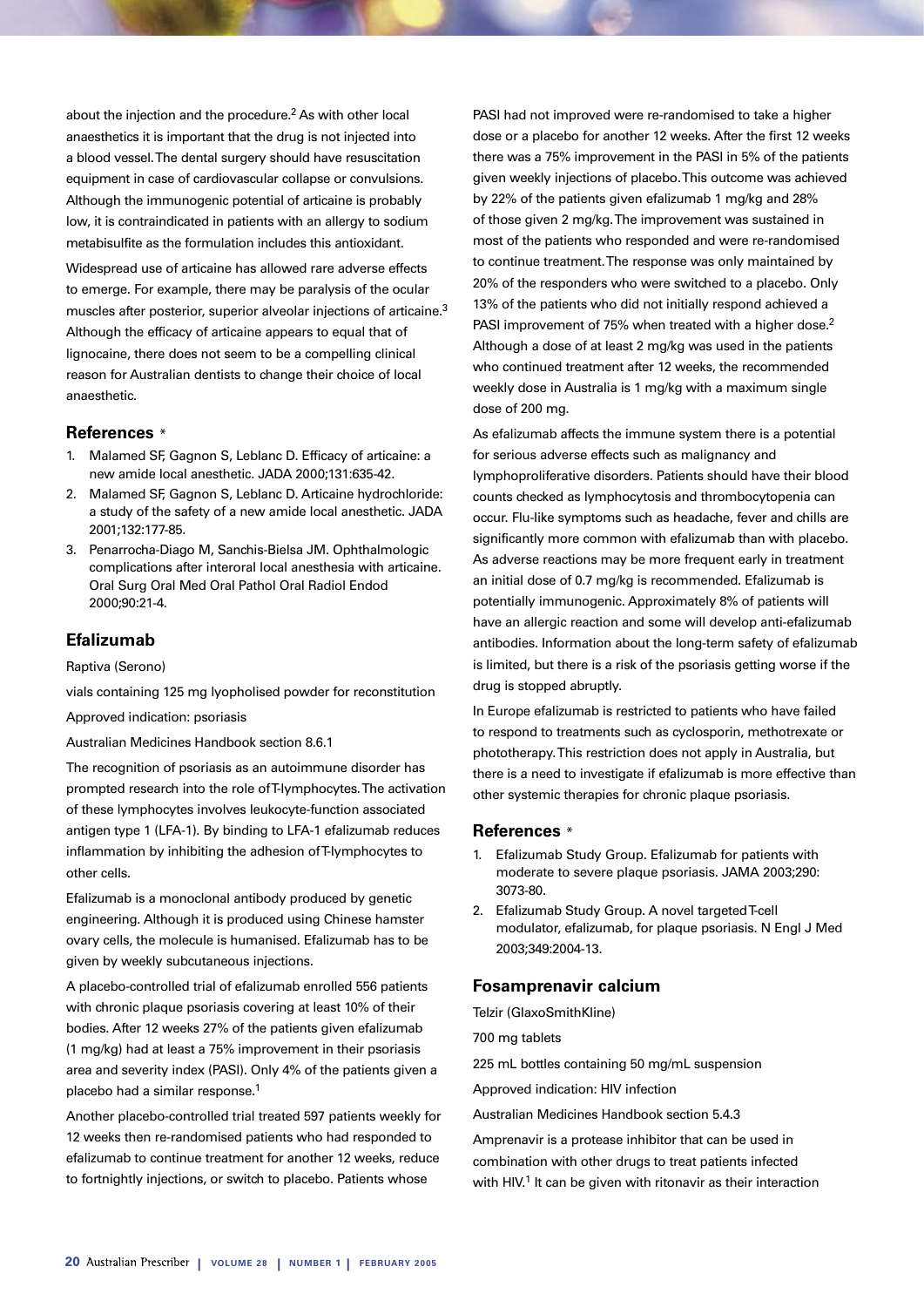significantly increases the plasma concentration of amprenavir (see New drugs, Aust Prescr 2002;25:44-7).

Fosamprenavir has been developed to try and overcome some of the pharmacological disadvantages of amprenavir, such as low solubility. It is a prodrug which is rapidly converted to amprenavir during absorption. Fosamprenavir can also be given with low dose ritonavir to increase the concentration of amprenavir.

Fosamprenavir was compared with nelfinavir in a study of patients who had not previously received antiretroviral drugs. Each group of patients also received abacavir and lamivudine. After 48 weeks 66% of the 166 patients given fosamprenavir and 51% of the 83 patients given nelfinavir had less than 400 copies of viral RNA/mL. The median increase in  $CD<sub>4</sub>$  cell counts was 201 cells/mm<sup>3</sup> in the fosamprenavir group and 216 cells/mm<sup>3</sup> in the nelfinavir group.2

Another study enrolled 315 patients who had previously been treated with protease inhibitors. This compared regimens of fosamprenavir and ritonavir to a regimen of lopinavir and ritonavir. After 48 weeks 58% of the patients taking fosamprenavir twice daily had less than 400 copies of viral RNA/mL. However, 61% of the patients taking lopinavir with ritonavir had the same response. It is therefore uncertain that the fosamprenavir regimens are as effective as lopinavir with ritonavir.

The adverse effects and interactions of fosamprenavir are the same as those of amprenavir. Gastrointestinal symptoms and skin rashes are common. As fosamprenavir is metabolised by P450 3A4 it must not be prescribed with drugs such as ergot derivatives, midazolam or triazolam. Fosamprenavir can also interact with complementary medicines such as St John's wort.

Although the pharmacology of fosamprenavir may be an advance on amprenavir, there is currently no evidence to show this will improve the clinical outcomes for patients. Fosamprenavir is only approved for use in combination with ritonavir.

#### **References** \*

- 1. Palmer C. HIV treatments and highly active antiretroviral therapy. Aust Prescr 2003;26:59-61.
- 2. Rodriguez-French A, Boghossian J, Gray GE, Nadler JP, Quinones AR, Sepulveda GE, et al. The NEAT study: a 48-week open-label study to compare the antiviral efficacy and safety of GW433908 versus nelfinavir in antiretroviral therapy-naïve HIV-1-infected patients. J Acquir Immune Defic Syndr 2004;35:22-32.

# **Ketotifen hydrogen fumarate**

Zaditen (Novartis)

250 microgram/mL in 5 mL bottles

Approved indication: seasonal allergic conjunctivitis

Australian Medicines Handbook section 11.3

Ketotifen is an antihistamine which has been available overseas for many years. In addition to antagonising the  $H_1$  histamine receptors, ketotifen stabilises mast cells to prevent the release of inflammatory mediators.

Patients instil ketotifen eye drops two or three times a day. It is unclear how much of the drug is absorbed, but a therapeutic effect begins within a few minutes.

An Australian study compared ketotifen with placebo and levocabastine for one month. Although only half of the 109 patients given ketotifen responded, this was higher than the 41% response in the levocabastine group and significantly better than the 33% response in the placebo group.<sup>1</sup>

Olopatadine is another antihistamine which stabilises mast cells. Some comparisons favour olopatadine<sup>2</sup> while others favour ketotifen.3 There appear to be no published comparisons of ketotifen and ophthalmic non-steroidal anti-inflammatory drugs.

The main adverse events in trials of ketotifen were conjunctival injection, headaches and rhinitis. Patients may also complain of burning or stinging in their eyes.

Although the mast cell stabilisers cromoglycate and lodoxamide can be used to prevent allergic conjunctivitis, they have to be given for a few weeks in advance of exposure to the allergen. Ketotifen is more suited to be one of the options for the short-term treatment of patients with symptoms of seasonal allergic conjunctivitis.

#### **References** \*

- 1. Kidd M, McKenzie SH, Steven I, Cooper C, Lanz R. Australian Ketotifen Study Group. Efficacy and safety of ketotifen eye drops in the treatment of seasonal allergic conjunctivitis. Br J Ophthalmol 2003;87:1206-11.
- 2. Aguilar AJ. Comparative study of clinical efficacy and tolerance in seasonal allergic conjunctivitis management with 0.1% olopatadine hydrochloride versus 0.05% ketotifen fumarate. Acta Ophthalmol Scand 2000;78:52-5.
- 3. Ganz M, Koll E, Gausche J, Detjen P, Orfan N. Ketotifen fumarate and olopatadine hydrochloride in the treatment of allergic conjunctivitis: a real-world comparison of efficacy and ocular comfort. Adv Ther 2003;20:79-91.

#### **Pemetrexed disodium**

#### Alimta (Eli Lilly)

vials containing 500 mg powder for reconstitution

Approved indications: lung cancer, mesothelioma

Australian Medicines Handbook section 14.3

Pemetrexed disodium is an antifolate anticancer drug. It inhibits folate-dependent enzymes and inside cells it is converted to a metabolite which is a more potent inhibitor. Inhibiting the enzymes decreases the synthesis of nucleic acids and therefore reduces cell replication.

Although the use of chemotherapy for non-small cell lung cancer is increasing<sup>1</sup>, the prognosis remains grim. Pemetrexed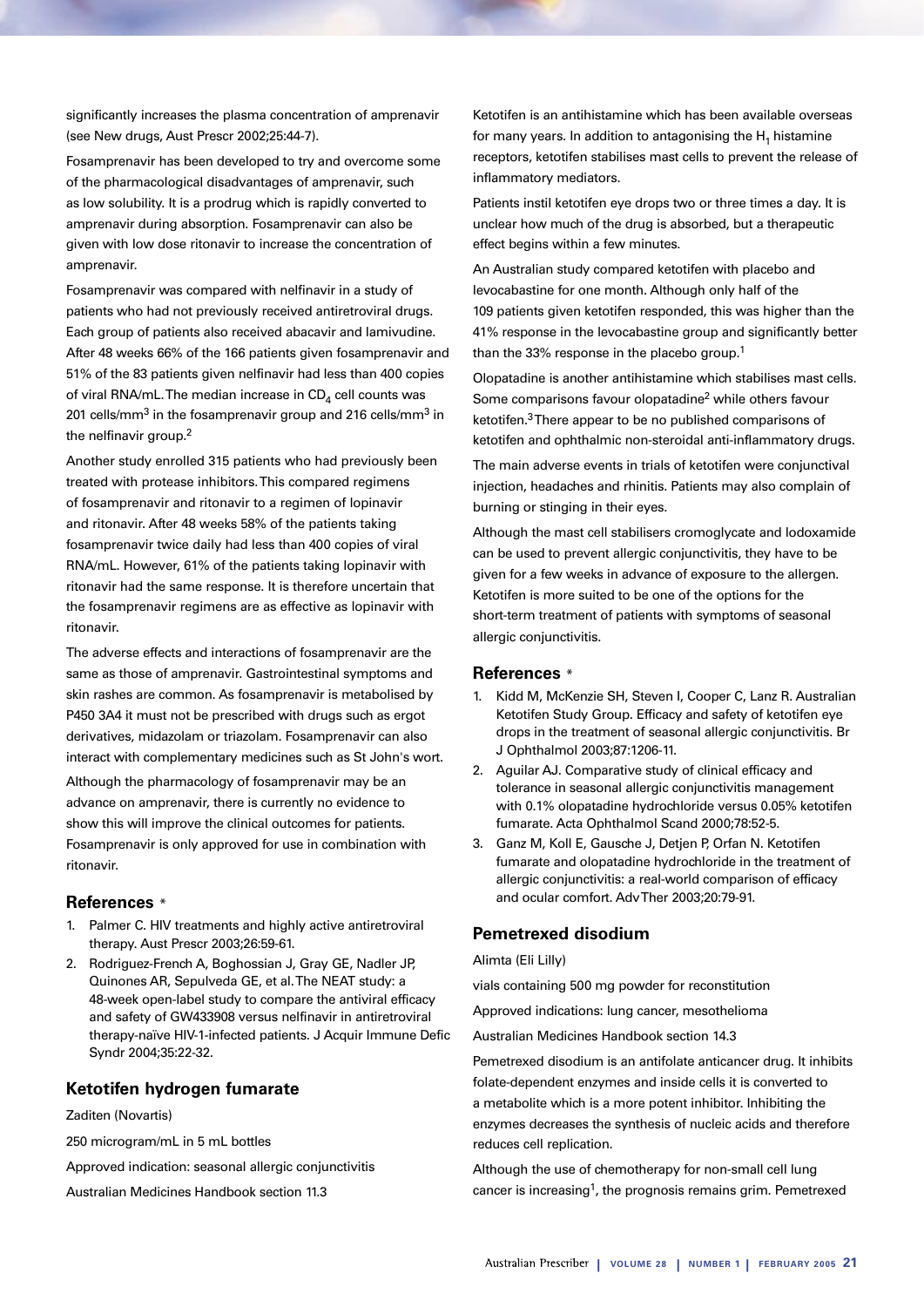has therefore been studied in patients with metastatic or locally advanced disease which has progressed despite previous chemotherapy. In a phase II study 79 patients were given an infusion of pemetrexed every 21 days. One patient had a complete response and six had partial responses. Although most of the responses occurred in patients who had not been previously treated with platinum-based chemotherapy, they did not live longer. Their median survival was four months, while patients who had already been treated with platinumbased chemotherapy had a median survival of 6.4 months.<sup>2</sup> The Australian approval of pemetrexed is limited to patients who have previously received platinum-based chemotherapy.

A phase III study randomised 283 patients with advanced non-small cell lung cancer to receive pemetrexed and 288 to receive docetaxel. The overall response rate was about 9% for both drugs, but pemetrexed appeared to be less toxic. The median survival time for each treatment group was approximately eight months.3

Pemetrexed has also been studied in patients with malignant pleural mesothelioma. As only a minority of patients can be treated with surgical resection, there is interest in assessing if chemotherapy has any benefits. In a trial involving 448 patients, pemetrexed and cisplatin were compared with cisplatin alone. As judged by computed tomography, there was a response to treatment in 16.7% of the patients given cisplatin and 41.3% of those given cisplatin and pemetrexed. The median survival with the combination was 12.1 months compared with 9.3 months for cisplatin alone.4

Like many anticancer drugs pemetrexed can cause serious adverse reactions, particularly myelosuppression. During the mesothelioma study there were several deaths at the start of the trial. Thereafter, all the patients enrolling in the study were given supplements of folic acid and vitamin  $B_{12}$  to try and reduce the toxicity of pemetrexed. Despite supplements, the combination of cisplatin and pemetrexed will cause neutropenia and leucopenia in 55–60% of patients, so there is a risk of infections and febrile neutropenia. Anaemia and thrombocytopenia are also common, so regular blood tests are needed to check if the patients are still fit for treatment. Although adverse reactions are less frequent when pemetrexed is used alone, supplements are still required. As skin rashes are very common, patients also require premedication with dexamethasone. Non-steroidal anti-inflammatory drugs should not be used with pemetrexed, particularly if renal function is impaired.

While pemetrexed has comparable efficacy to other drugs, such as docetaxel, its benefit to the patient dying of non-small cell lung cancer is less clear. Its effect on quality of life in the phase II study is difficult to interpret, partly because the median number of treatment cycles was only two.<sup>2</sup> There was no significant difference between pemetrexed and docetaxel in the quality of life analysis of the phase III study.3

Although pemetrexed and cisplatin had an overall advantage in mesothelioma, the choice of cisplatin for the single blind comparative study can be questioned: cisplatin may be an ineffective comparator. In addition, the survival advantage of combination treatment was only of borderline statistical significance ( $p = 0.051$ ) in patients who followed the recommended regimen of cisplatin and pemetrexed with supplements of vitamin  $B_{12}$  and folic acid.<sup>4</sup>

# **References** \*

- 1. Boyer MJ. Drug therapy of lung cancer. Aust Prescr 2003;26:103-5.
- 2. Smit EF, Mattson K, von Pawel J, Manegold C, Clarke S, Postmus PE. Alimta (pemetrexed disodium) as secondline treatment of non-small-cell lung cancer. Ann Oncol 2003;14:455-60.
- 3. Hanna N, Shepherd FA, Fossella FV, Pereira JR, De Marinis F, von Pawel J, et al. Randomized phase III trial of pemetrexed versus docetaxel in patients with non-small-cell lung cancer previously treated with chemotherapy. J Clin Oncol 2004;22:1589-97.
- 4. Vogelzang NJ, Rusthoven JJ, Symanowski J, Denham C, Kaukel E, Ruffie P, et al. Phase III study of pemetrexed in combination with cisplatin versus cisplatin alone in patients with malignant pleural mesothelioma. J Clin Oncol 2003;21:2636-44.

#### **Ropinirole hydrochloride**

Repreve (GlaxoSmithKline)

0.25 mg, 0.5 mg and 2 mg film-coated tablets

Approved indication: restless legs syndrome

Australian Medicines Handbook section 16.2

Patients with restless legs syndrome are distressed by an irresistible urge to move their legs. They may also complain of crawling or burning sensations in their lower limbs. The symptoms are worst at night. In most cases there is no obvious cause, but patients may get relief with self-help techniques such as relaxation exercises.

As restless legs syndrome involves motor restlessness it follows that drugs for Parkinson's disease could have some effect. As levodopa can make the problem worse, there has been interest in dopamine agonists such as bromocriptine and pergolide. Ropinirole is a dopamine agonist which binds to the  $D_2$ ,  $D_3$  and D<sub>4</sub> receptors and has been used to treat Parkinson's disease. In a crossover study of 22 patients with restless legs syndrome, ropinirole produced more relief than placebo. The main difference between ropinirole and placebo was 12 points on a rating scale of 0-40 points.<sup>1</sup> Larger studies show that after 12 weeks of treatment ropinirole will reduce a patient's score by 11 points while a placebo will reduce it by approximately 8.5 points.

If a patient's restless legs are so frequent and distressing that drug treatment is required then ropinirole can be considered.